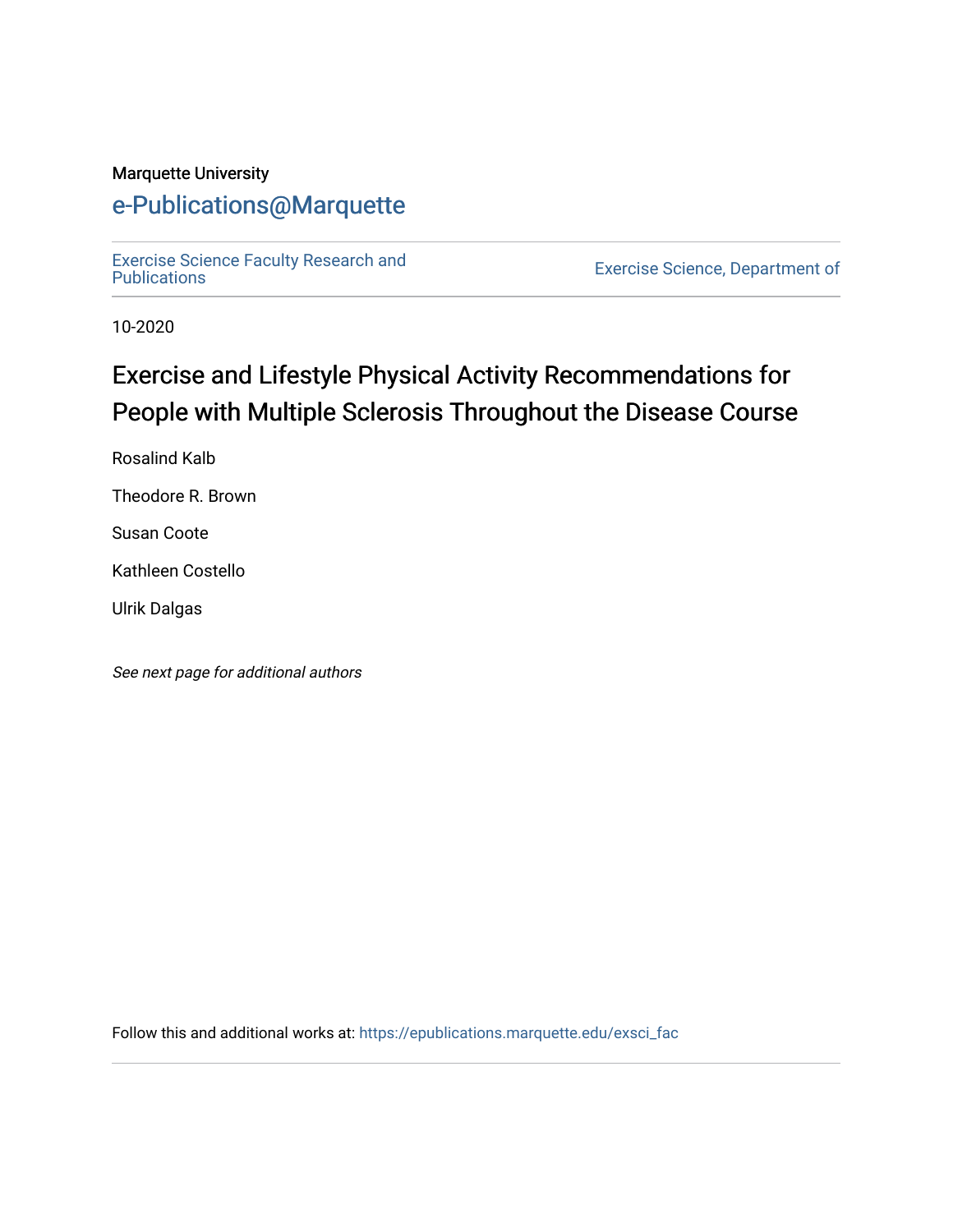# Authors

Rosalind Kalb, Theodore R. Brown, Susan Coote, Kathleen Costello, Ulrik Dalgas, Eric Garmon, Barbara Geisser, June Halper, Herb Karpatkin, Jennifer Keller, Alexander V. Ng, Lara A. Pilutti, Amanda Rohring, Paul Van Asch, Kathleen Zachowski, and Robert W. Motl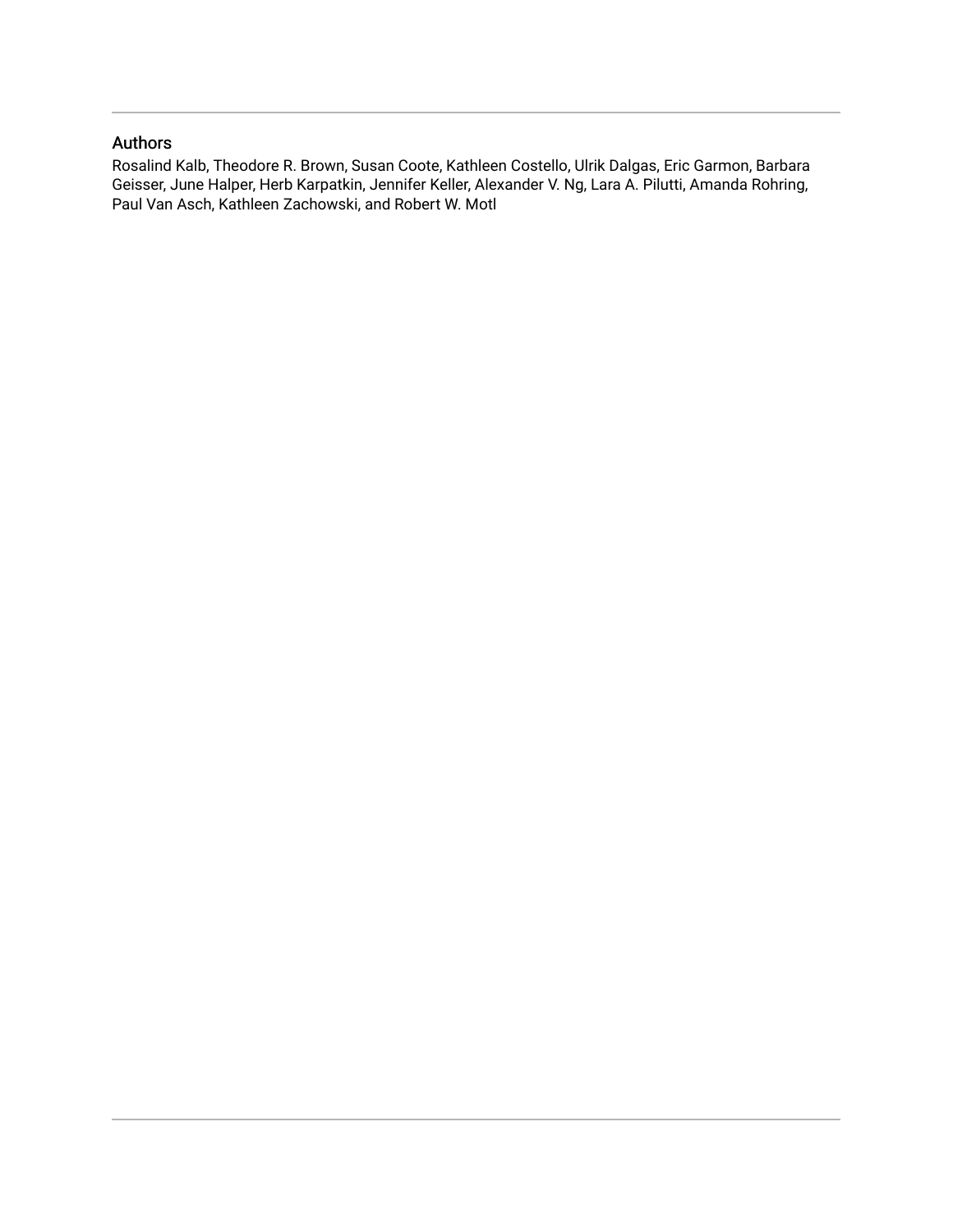MULTIPLE SCLEROSIS | MSJ **JOURNAL** 

*Future Perspectives*

# **Exercise and lifestyle physical activity recommendations for people with multiple sclerosis throughout the disease course**

**Rosalind Kalb, Theodore R Brown, Susan Coote, Kathleen Costello, Ulrik Dalgas , Eric Garmon, Barbara Giesser, June Halper, Herb Karpatkin, Jennifer Keller, Alexander V Ng, Lara A Pilutti, Amanda Rohrig, Paul Van Asch, Kathleen Zackowski and Robert W Motl**

# *Abstract*

**Objectives:** To provide clinicians who treat multiple sclerosis (MS) patients with evidence-based or expert opinion–based recommendations for promoting exercise and lifestyle physical activity across disability levels.

**Methods:** The National MS Society ("Society") convened clinical and research experts in the fields of MS, exercise, rehabilitation, and physical activity to (1) reach consensus on optimal exercise and lifestyle physical activity recommendations for individuals with MS at disability levels 0–9.0 on the Expanded Disability Status Scale (EDSS) and (2) identify and address barriers/facilitators for participation.

**Recommendations:** Based on current evidence and expert opinion, the Society makes the following recommendations, endorsed by the Consortium of Multiple Sclerosis Centers:

- Healthcare providers should endorse and promote the benefits/safety of exercise and lifestyle physical activity for every person with MS.
- Early evaluation by a physical or occupational therapist or exercise or sport scientist, experienced in MS (hereafter referred to as "specialists"), is recommended to establish an individualized exercise and/or lifestyle physical activity plan.
- Taking into account comorbidities and symptom fluctuations, healthcare providers should encourage  $\geq 150$  min/week of exercise and/or  $\geq 150$  min/week of lifestyle physical activity.
- Progress toward these targets should be gradual, based on the person's abilities, preferences, and safety.
- If disability increases and exercise/physical activity becomes more challenging, referrals to specialists are essential to ensure safe and appropriate prescriptions.
- When physical mobility is very limited, exercise should be facilitated by a trained assistant.

*Keywords:* Multiple sclerosis, exercise, physical activity, lifestyle physical activity, recommendations, wellness, disability

Date received: 18 November 2019; revised: 29 February 2020; accepted: 4 March 2020.

## **Introduction**

Wellness is a priority for people with multiple sclerosis  $(MS)^1$  and can be achieved through health behaviors including physical activity and exercise. $2-4$ 

*Physical activity*, including *lifestyle physical activity* and *exercise*, comprises any bodily movement produced by skeletal muscle contraction that results in a substantial increase in energy expenditure over resting levels.5

- *Lifestyle physical activity* is the daily accumulation of at least 30minutes of activities, including all planned or unplanned leisure, occupational, or household activities that are at least moderate to vigorous in their intensity.6
- *Exercise* is a form of leisure-time physical activity that is usually performed repeatedly over an extended period of time (exercise training) with a specific external objective (e.g. improvement of fitness, physical performance, or health).5

*Multiple Sclerosis Journal*

2020, Vol. 26(12) 1459–1469

DOI: 10.1177/ https://doi.org/10.1177/1352458520915629 1352458520915629

 $\circledcirc$  The Author(s), 2020.

Article reuse guidelines: [sagepub.com/journals](https://uk.sagepub.com/en-gb/journals-permissions)[permissions](https://uk.sagepub.com/en-gb/journals-permissions)

#### Correspondence to: **K Zackowski**

National Multiple Sclerosis Society, 733 Third Avenue, New York, NY 10017, USA. **[kthleen.zackowski@nmss.](mailto:kthleen.zackowski@nmss.org) [org](mailto:kthleen.zackowski@nmss.org)**

**Rosalind Kalb Kathleen Costello Eric Garmon Kathleen Zackowski** National Multiple Sclerosis Society, New York, NY, USA

**Theodore R Brown** EvergreenHealth, Kirkland, WA, USA

**Susan Coote** School of Allied Health and Health Research Institute, University of Limerick, Limerick, Ireland

**Ulrik Dalgas** Section of Sport Science, Department of Public Health, Aarhus University, Aarhus, Denmark

**Barbara Giesser** Pacific Neuroscience Institute, Santa Monica, CA, USA

**June Halper** Consortium of Multiple Sclerosis Centers and International Organization of MS Nurses, Hackensack,

NJ, USA

**Herb Karpatkin** Program in Physical Therapy, Hunter College, New York, NY, USA

**Jennifer Keller** Motion Analysis Lab, Kennedy Krieger Institute, Baltimore, MD, USA

**Alexander V Ng** Exercise Science Program, Department of Physical Therapy, Marquette University, Milwaukee, WI, USA

#### **Lara A Pilutti**

Interdisciplinary School of Health Sciences, University of Ottawa, Ottawa, ON, Canada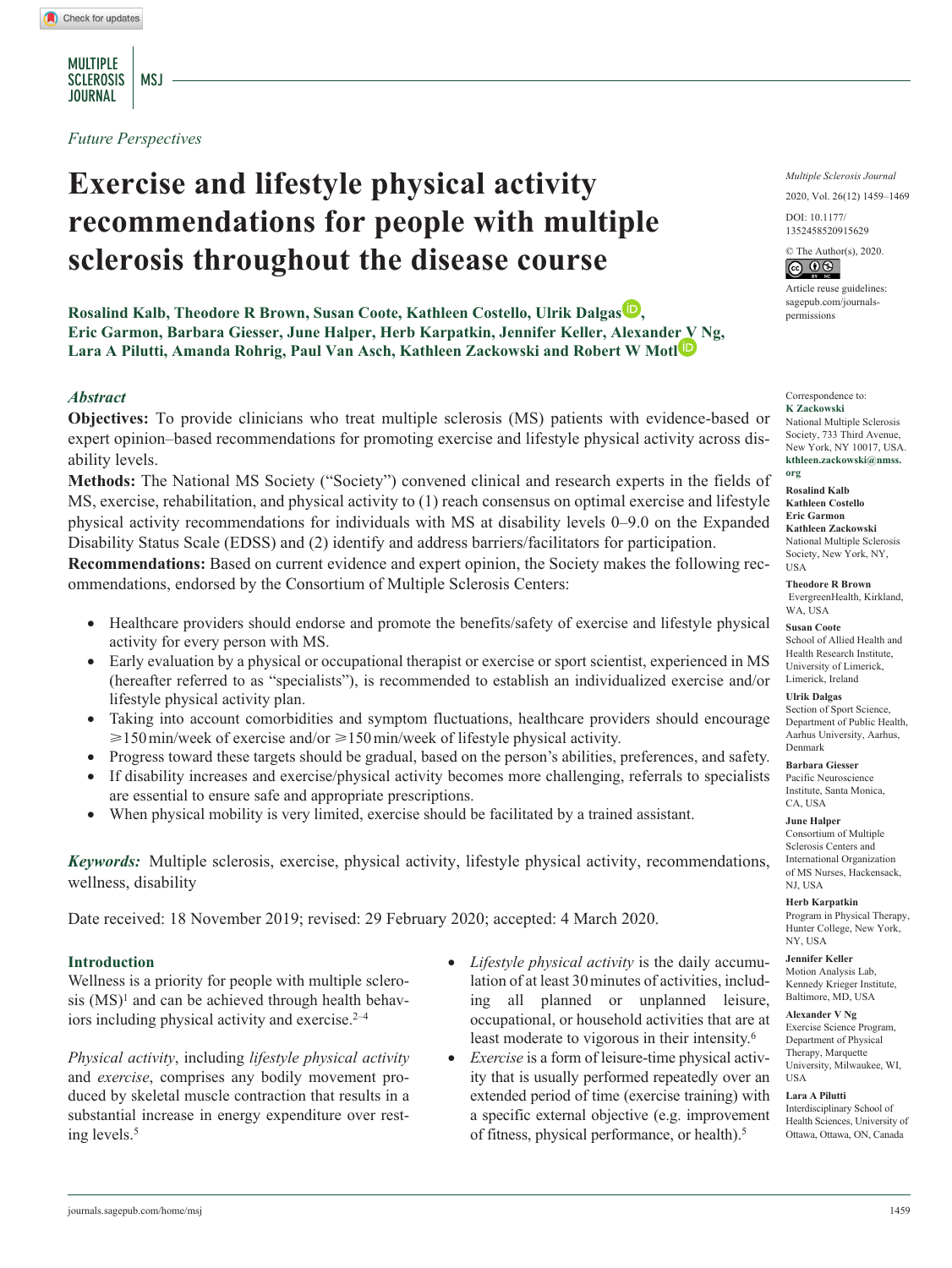#### **Amanda Rohrig** Horizon Rehabilitation Centers, Omaha, NE, USA

**Paul Van Asch** Fit Up Neurological and

Sport Physiotherapy, Antwerp, Belgium **Robert W Motl**

UAB/Lakeshore Research Collaborative, The University of Alabama at Birmingham, Birmingham, AL, USA

These activities are distinct from *rehabilitation*, which is defined as intermittent or ongoing use of interdisciplinary strategies to regain or maintain optimal physical function, promote functional independence, prevent complications, and improve overall quality of life.7

Meta-analyses and systematic reviews of randomized controlled trials have demonstrated that people with MS who engage in exercise and lifestyle physical activity experience benefits from immune cell through quality-of-life outcomes.8,9 Furthermore, exercise and lifestyle physical activity are safe for people with MS.10 While initial studies established exercise as an effective symptomatic treatment (tertiary prevention), more recent studies have evaluated the disease-modifying effects (secondary prevention) as well as the impact on the risk of developing MS (primary prevention)—explaining why exercise and physical activity have been suggested as "medicine in MS."11

Unfortunately, MS patients are much less active than healthy controls.<sup>12,13</sup> One recent review by an international panel of experts highlighted the opportunity for neurologists, advanced practice clinicians, and primary care providers to promote exercise and physical activity in their patients, $9$  and a recent study demonstrated that adherence to a physical activity program is higher when referral is made by a physician.14 Yet, qualitative research indicates that many providers lack the expertise to do so.<sup>15</sup>

This paper offers clinicians specific exercise and lifestyle physical activity recommendations—evidencebased when possible, and expert opinion where published data are lacking—for their patients at all levels of disability. The recommendations are tailored by disability level using the Kurtzke Expanded Disability Status Scale (EDSS)—a method of measuring neurologic disability in MS (see Figure 1 in Supplemental Appendix 1).16 Levels 0–9.0 (ranging from no disability to confined to bed) are considered in this paper.

Recommendations for the intensity of exercise/physical activity are based in part on an individual's perceived exertion level (subjective evaluation of intensity, effort, strain, discomfort, and/or fatigue during exercise). See Table 1a in Supplemental Appendix 1 for use of Borg's Rating of Perceived Exertion (RPE).17,18

# **Methodology**

The National MS Society convened international experts in the fields of MS, exercise, rehabilitation, and physical activity (physicians, nurses, physical therapists, occupational therapists, exercise scientists, community health professionals) to (1) review the literature and reach consensus on optimal exercise and lifestyle physical activity recommendations for individuals with MS across major categories of disability on the EDSS and (2) identify and address barriers and facilitators of participation. The group used published exercise and physical activity guidelines<sup>19,20</sup> as the starting point, supplemented by additional high-quality studies and expert opinion, particularly at the higher disability levels where evidence has been lacking. Sub-teams were created for three EDSS ranges corresponding to MS with mild impairments (0–4.5), MS characterized by greater mobility impairment (5.0–6.5), and MS characterized by diminished ability to carry out activities of daily living (7.0–9.0)—which are consistent with ranges used in the literature<sup>21</sup> (see Figure 1 in Supplemental Appendix 1). Following a review of the recent literature, evidence-based and expert recommendations were created.

# **Exercise and lifestyle physical activity recommendations throughout the disease course**

To assist clinicians who are unfamiliar with the EDSS, Table 1 provides clinical descriptors for each disability range. Tables 2 and 3 provide exercise and lifestyle physical activity recommendations, respectively, as well as key messages for individuals in those disability ranges. The recommendations reflect the minimum exercise and lifestyle physical activity targets for people with MS; however, each individual's starting point and rate of progress toward a target will differ. As disability increases and mobility becomes more challenging, so does the importance of personalized recommendations and guidance by a trained rehabilitation or exercise professional. For that reason, the EDSS level 7.0–9.0 has been sub-divided to allow for more specific recommendations for individuals with the highest levels of disability.

# **Barriers and facilitators to exercise and lifestyle physical activity**

Table 4 presents the types of barriers that may reduce a person's ability to engage in exercise and lifestyle physical activity, as well as the facilitators that can increase a person's ability to do so.15

## **Discussion**

Despite ample evidence demonstrating the benefits of exercise and lifestyle physical activity for people with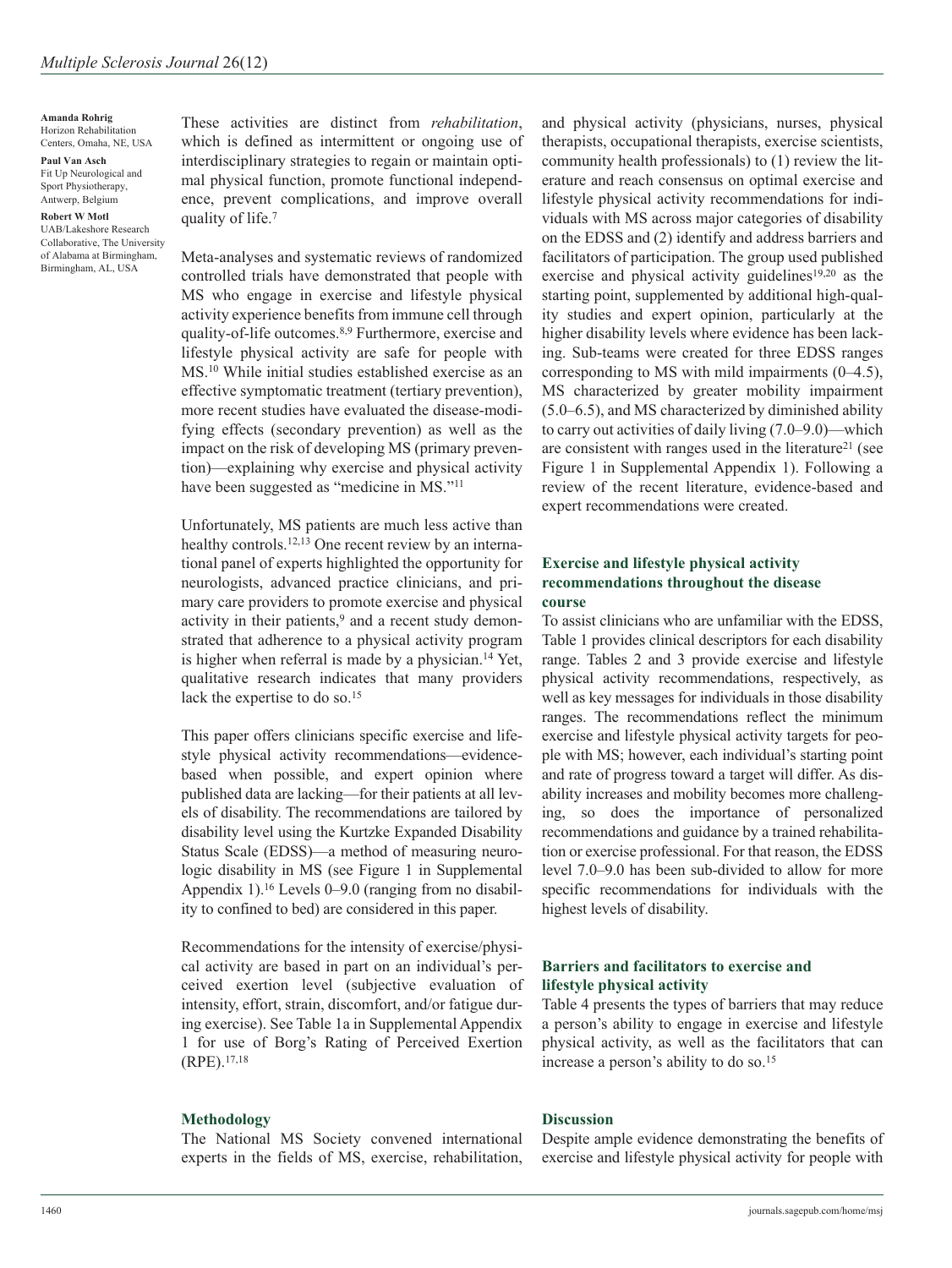**Table 1.** Clinical descriptors for EDSS ranges 0–4.5, 5.0–6.5, and 7.0–9.0.

#### EDSS 0–4.5

- Symptoms: Ranging from no symptoms to mild-to-moderate fatigue, unsteadiness/imbalance, sensory changes, mild walking impairment, and reduced visual acuity; bowel and/or bladder symptoms; altered mood state; and cognitive impairment
- Neurologic impairments: Ranging from normal neurologic exam to mild-to-moderate impairments in proprioception, cerebellar function, vision, muscle strength/tone/endurance, bladder function, and cognition
- Functional limitations: Ranging from no limitations to limited endurance, unsteadiness, and impaired information processing and memory

#### EDSS 5.0–6.5

- Symptoms: Progression of any or all symptoms mentioned above
- Neurologic impairments: May include an increase in the impairments mentioned above, worsening gait (unilateral to bilateral spastic paresis, foot drop with compensatory hip hike, and circumduction with progression from unilateral to bilateral assistance and/or use of manual wheelchair), and upper extremity coordination
- Functional limitations: Limited walking distance (20–200m); falls; inability to safely complete dual motor/cognitive tasks; work/home activities require adaptations, compensatory strategies, and mobility aids (ranging from cane to wheeled walker for daily use to a manual wheelchair for distances); transfers on/off the floor and into/out of chairs increasingly challenging; and requires assistance from support partner for more complex daily activities

#### EDSS 7.0–9.0

- Symptoms: Continued worsening of all symptoms mentioned above
- Neurologic impairments: Significant impairments in many or all systems, as mentioned above
- Functional limitations: *Gait*—from 10 ft with a walker to restricted to bed and wheelchair; *Transfers*—from minimal assist to total assist; *Bed mobility*—from minimal assist to total assist; *Seated balance*—from independent to total assist; *Standing balance*—from independent with bilateral support to unable to stand unaided

EDSS: Expanded Disability Status Scale.

MS, MS patients continue to be substantially less active than their counterparts in the general population. Many people with MS doubt their ability to be physically active. Fatigue, mobility impairment, depression, fears about safety, reluctance to engage in activities they cannot do as easily or well as they did them before, and lack of access to appropriate venues are just a few possible reasons for their inactivity. Neurologists, advance practice clinicians, and other healthcare providers can be powerful advocates for exercise and physical activity, emphasizing the benefits for disease and symptom management, overall health, and quality of life, and assuring their patients that it will not worsen their MS. Healthcare providers are encouraged to<sup>63</sup>

- Ask routinely about a patient's exercise and physical activity habits
- Offer timely information about how and why to be physically active (benefits and expected outcomes) as well as guidance about exercise equipment, accessible exercise facilities, and transportation
- Suggest strategies to increase self-efficacy, accountability, planning and goal-setting, and self-monitoring, to help the person sustain her or his exercise and lifestyle physical activities.

Experts in the field are urged to collaborate with the National MS Society and other advocacy organizations to create, evaluate, and disseminate the materials needed by healthcare professionals to fulfill this role.

Every patient can benefit from guidance that is tailored to her or his needs, abilities, and preferences. To that end, recommendations for exercise and physical activity should include a range of options that take into account individual differences at every level of disability. While individuals with mild disability may continue to be as physically active as they always have, they may benefit from training by specialists in fatigue and energy management, and in ways to adapt their favorite activities to meet their needs. As the disease progresses and engaging in exercise and physical activity becomes more challenging, referrals to specialists are essential for ensuring that patients' exercise and physical activity strategies are individualized to best meet their needs. For these professionals to offer optimal interventions, the existing gaps in our knowledge must be filled by additional research—particularly at higher levels of disability. In the meantime, the expert recommendations in this paper complement the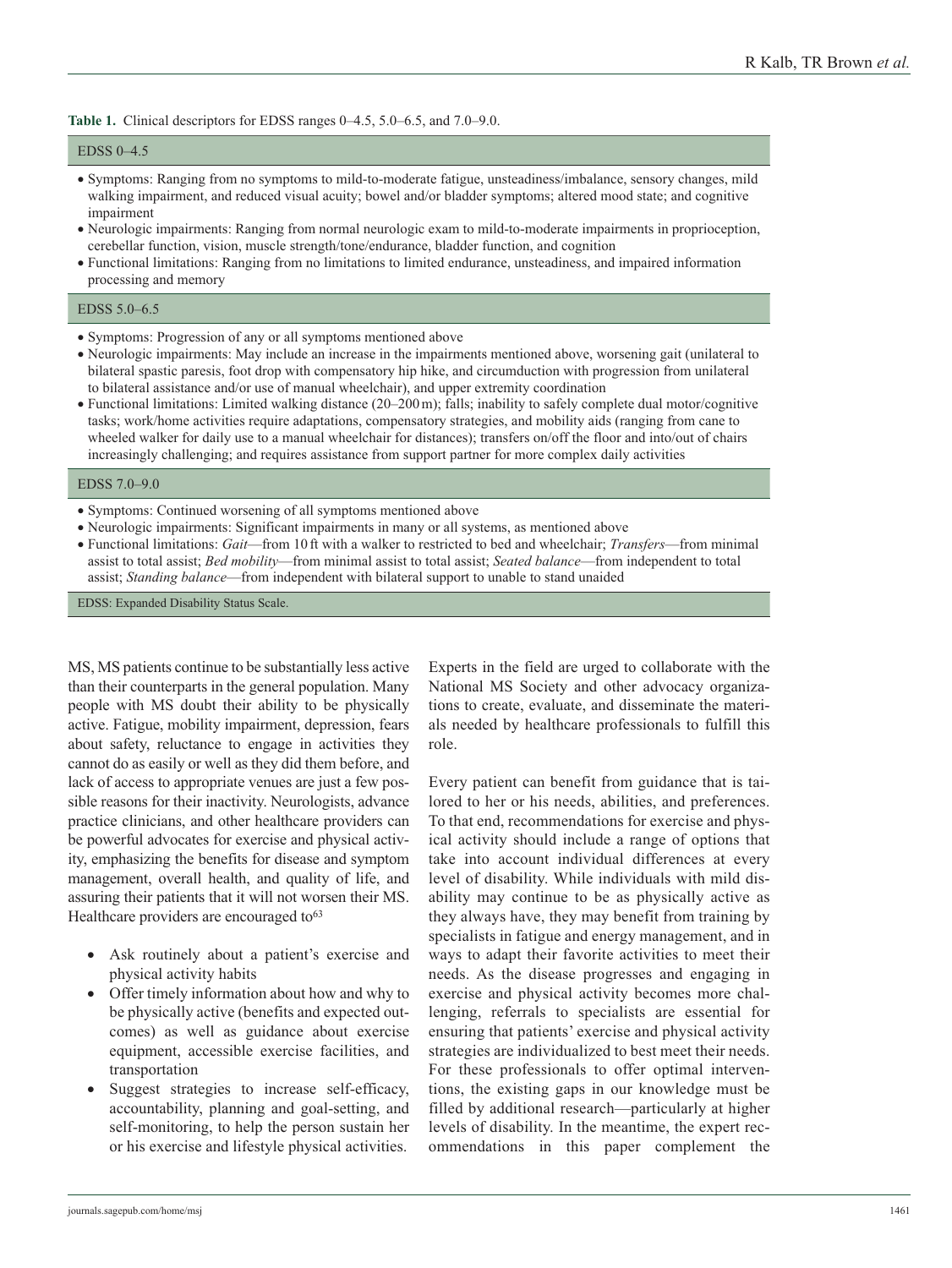| EDSS 0-4.5 (mild impairments)                                                                                                                                                                                                                                                                                                                                                                                                                                                                                                                                                                                                                                                                                                                                                               |                                                                                                                                                                                                                                                                                                                                                                                                                                                                                                                                                                                                                                                                                                                                                                                                                                                                                                                                                                                                                                                                                                                                                                                                                                                                                                                                                                                                                                                                                                                                                                                                                                                                                                                                                                 |
|---------------------------------------------------------------------------------------------------------------------------------------------------------------------------------------------------------------------------------------------------------------------------------------------------------------------------------------------------------------------------------------------------------------------------------------------------------------------------------------------------------------------------------------------------------------------------------------------------------------------------------------------------------------------------------------------------------------------------------------------------------------------------------------------|-----------------------------------------------------------------------------------------------------------------------------------------------------------------------------------------------------------------------------------------------------------------------------------------------------------------------------------------------------------------------------------------------------------------------------------------------------------------------------------------------------------------------------------------------------------------------------------------------------------------------------------------------------------------------------------------------------------------------------------------------------------------------------------------------------------------------------------------------------------------------------------------------------------------------------------------------------------------------------------------------------------------------------------------------------------------------------------------------------------------------------------------------------------------------------------------------------------------------------------------------------------------------------------------------------------------------------------------------------------------------------------------------------------------------------------------------------------------------------------------------------------------------------------------------------------------------------------------------------------------------------------------------------------------------------------------------------------------------------------------------------------------|
| · Exercise is beneficial even if a person must do it differently than in the past<br>· Exercise recommendations should be tailored to address a person's needs/<br>· Supervised training generally provides better results than non-supervised<br>· Referrals to exercise specialists/programs for individuals with chronic<br>· Exercise may temporarily worsen symptoms in patients who are heat-<br>capacity, as well as personal preferences<br>conditions can facilitate participation<br>Key messages<br>sensitive<br>training                                                                                                                                                                                                                                                        | HIIT: 1x/week, five 30-90-second intervals at 90%-100% maximum HR, with equivalent rest, to replace a continuous bout of exercise;<br>• Neuromotor: 3-6x/week, 20-60 minutes, interventions individualized for intensity and duration, targeting fall prevention, <sup>28</sup> postural stability,<br>20-point RPE); <sup>19,20,22</sup> modalities might include arm, leg, or combined cycle ergometry; treadmill or overground walking, rowing, running, or<br>coordination, and agility at various levels of challenge (seated, standing, walking, upper limb); modalities might include Pilates, <sup>29</sup> dance <sup>30,31</sup><br>5x/week, up to 40minutes, 70% of peak aerobic capacity or 80% of maximum HRª, RPE approaching 15 out of RPE 20 (or 5 out of<br>• Aerobic: 2-3x/week; 10-30minutes at a moderate exercise intensity (40%-60% of maximum HRª or aerobic capacity), 11-13 RPE (on a<br>• Resistance: 2-3x/week, 1-3 sets for each exercise, 8-15 repetitions/set, 5-10 exercises; <sup>19</sup> modalities might include weight machines, free<br>• Flexibility: daily, 2-3 sets of each stretch, hold 30-60 sec/stretch; modalities might include yoga and stretching exercises <sup>27</sup><br>yoga, <sup>32</sup> Tai chi, <sup>33</sup> hippotherapy, <sup>34</sup> virtual reality, <sup>35</sup> and balance and motor control training <sup>36</sup><br>RPE 10); <sup>19</sup> modalities may include running, road cycling, and pole walking<br>Recommended exercise strategies (existing guidelines)<br>weights, resistance bands, or body weight exercises<br>jogging; <sup>23</sup> aquatic activities or upright stepping<br>modalities similar to aerobic <sup>24-26</sup><br>○ Advanced aerobic strategies:<br>П<br>٠ |
| EDSS 5.0-6.5 (increasing mobility impairments)                                                                                                                                                                                                                                                                                                                                                                                                                                                                                                                                                                                                                                                                                                                                              |                                                                                                                                                                                                                                                                                                                                                                                                                                                                                                                                                                                                                                                                                                                                                                                                                                                                                                                                                                                                                                                                                                                                                                                                                                                                                                                                                                                                                                                                                                                                                                                                                                                                                                                                                                 |
| • Adaptive exercise may be desirable for some (e.g. recumbent hand-cycle or three-wheel bike for cycling, pole-walking)<br>. When balance is affected, adaptations to the exercise or the environment can<br>· Aerobic: heat sensitivity in some patients may require cooling interventions<br>. With the Borg 10-point scale, intensity would typically be between 2 and 6<br>· Referrals to specialists are more essential as disability increases, to assure<br>· Resistance: functional/multi-joint movements (sit-to-stand, stair climbing,<br>· Exercise is possible for people with increasing disability<br>Expert Opinion (in the absence of published data):<br>safety, proper form, and appropriate intensity<br>reduce the risk of falls<br>Same as above, plus<br>Key messages | · Neuromotor: good clinical practice incorporates training in posture, coordination, and agility to prevent secondary impairments (i.e. rotator cuff impingement, Trendelenburg gait, low back pain, falls)<br>Recommended exercise strategies (existing guidelines)<br>reaching); neuromuscular electrical stimulation<br>Same as above                                                                                                                                                                                                                                                                                                                                                                                                                                                                                                                                                                                                                                                                                                                                                                                                                                                                                                                                                                                                                                                                                                                                                                                                                                                                                                                                                                                                                        |
| EDSS 7.0-7.5 (diminished ability to perform ADLs-non-ambulatory)                                                                                                                                                                                                                                                                                                                                                                                                                                                                                                                                                                                                                                                                                                                            |                                                                                                                                                                                                                                                                                                                                                                                                                                                                                                                                                                                                                                                                                                                                                                                                                                                                                                                                                                                                                                                                                                                                                                                                                                                                                                                                                                                                                                                                                                                                                                                                                                                                                                                                                                 |
| · Exercise at this level of disability needs to be guided by a specialist, but may<br>· Exercise can be independent (e.g. breathing exercises, arm movements) or<br>facilitated by trained assistants (e.g. stretching, range of motion, transfers)<br>. At this level of disability, all recommendations are expert opinion except<br>· Exercise is beneficial and achievable regardless of a person's level of<br>where noted, due to lack of published evidence<br>be carried out by trained family or caregivers<br>Key messages<br>disability                                                                                                                                                                                                                                          | Up to 20 min/day, 3-7 days/week (with each person working to her or his own maximum in order to make gains)—can be accumulated across<br>several shorter sessions, with rest breaks between repetitions and gradual progression in small increments toward the goal:<br>• 1x/day, $\geq$ 30-60seconds, hold/stretch all affected upper and lower extremity joints—combining stretches when possible<br>3x/week, 3 sets, 10 repetitions/set or 10 sets, 3 repetitions/set, as able, with rests as needed; weights or resistance bands<br>• Six 3-minute intervals at 70% target HR, active range of motion with resistance as able (e.g. arm cycling) <sup>39</sup><br>· Every second day, 3 sets, 10 repetitions/set; resistive breathing apparatus (e.g. spirometer) <sup>38</sup><br>Recommended exercise strategies, EDSS 7.0-7.5<br>Upper extremities<br>Flexibility<br>Breathing                                                                                                                                                                                                                                                                                                                                                                                                                                                                                                                                                                                                                                                                                                                                                                                                                                                                           |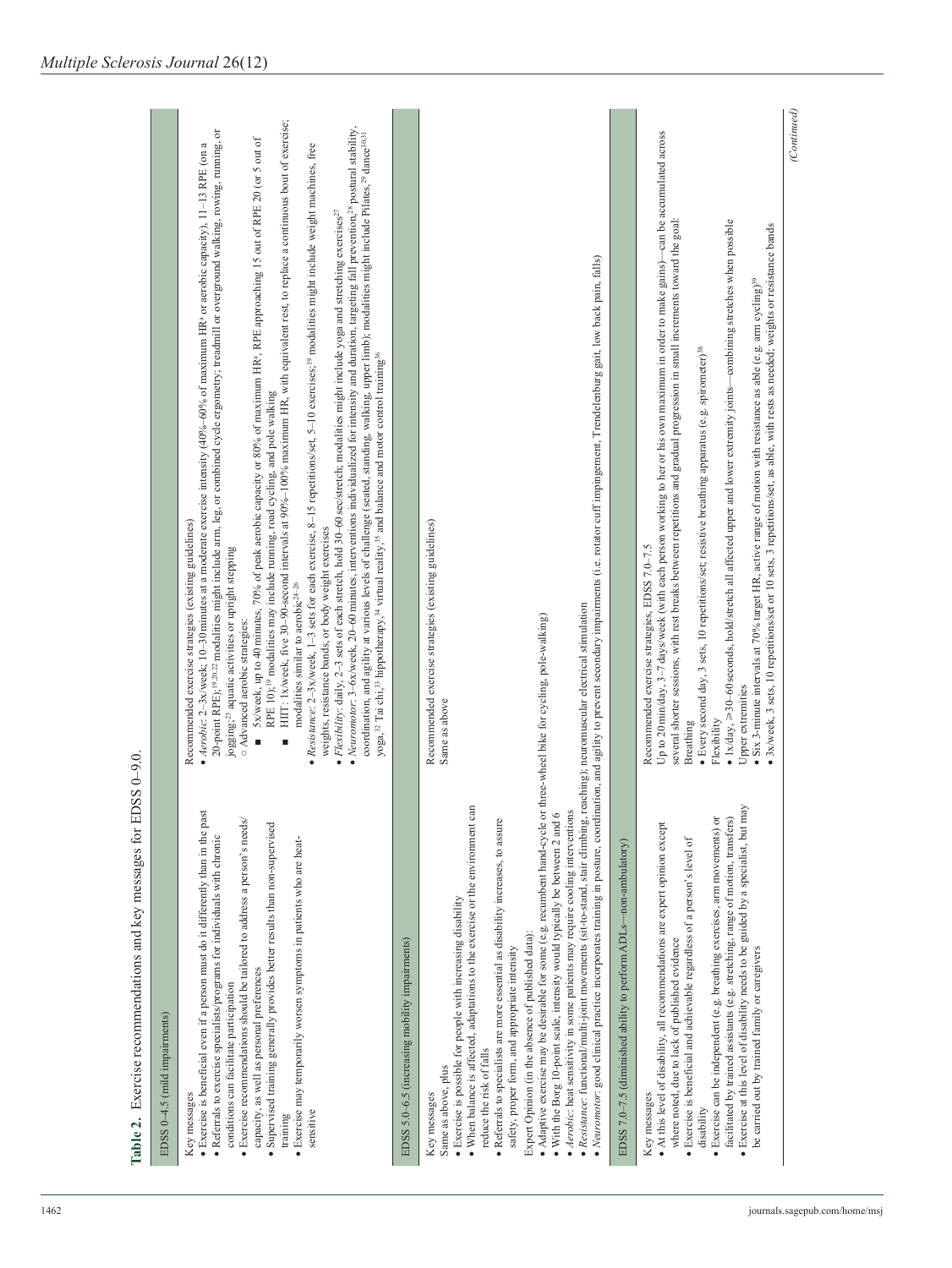|                                                                                                                                                                                                                                                                                                                                                                                                                                                 | $2x/day$ , $4-5$ repetitions of seated isometric abdominal muscle strengthening, holding each repetition 10-15 seconds<br>Every 1-2 hours, posture exercises (pull shoulder blades back/head up/straighten back), hold for 10-15 seconds<br>· 3 sets, 10 repetitions/set of sit-to-stand, reducing assistance and support when possible<br>3-5 min/day of moving or stationary seated balance, unsupported or supported<br>$\bullet$ 2–5x/week, 30–60 minutes, body weight supported treadmill training <sup>44</sup><br>· Overground walking with walker as able (approximately 10 ft)<br>• 3–5x/week, 30 minutes, power assist cycling <sup>40–42</sup><br>3x/week, 30 minutes, standing <sup>43</sup><br>Lower extremities<br>Core<br>$\bullet$                                                                                                                                                                                                             |
|-------------------------------------------------------------------------------------------------------------------------------------------------------------------------------------------------------------------------------------------------------------------------------------------------------------------------------------------------------------------------------------------------------------------------------------------------|----------------------------------------------------------------------------------------------------------------------------------------------------------------------------------------------------------------------------------------------------------------------------------------------------------------------------------------------------------------------------------------------------------------------------------------------------------------------------------------------------------------------------------------------------------------------------------------------------------------------------------------------------------------------------------------------------------------------------------------------------------------------------------------------------------------------------------------------------------------------------------------------------------------------------------------------------------------|
| • At EDSS 7.0-7.5, consider rehabilitation and exercise strategies to remediate deficits in functional mobility: gait training, transfer training, and balance<br>• Consider the impact of immobility as well as disease progression on mobility status<br>· Caregiver training, especially at higher EDSS scores, is essential<br>· Schedule rest breaks to allow for more exercises<br>· Equipment needs are a major focus<br>Expert Opinion: |                                                                                                                                                                                                                                                                                                                                                                                                                                                                                                                                                                                                                                                                                                                                                                                                                                                                                                                                                                |
| EDSS 8.0-8.5 (increasing difficulty performing ADLs-confined to wheelchair)                                                                                                                                                                                                                                                                                                                                                                     |                                                                                                                                                                                                                                                                                                                                                                                                                                                                                                                                                                                                                                                                                                                                                                                                                                                                                                                                                                |
| and reduce morbidity/mortality risks: endurance activities (e.g. arm cycling,<br>• At EDSS 8.0-8.5, consider strategies that promote quality of life/fitness<br>lower extremity FES cycling) therapeutic standing, respiratory muscle<br>Same as for EDSS 7.0-7.5 plus the following:<br>Key messages<br>training                                                                                                                               | • 3x/week, 3 sets of 10 repetitions/set or 10 sets of 3 repetitions/set; weights or resistance bands appropriate to ability level<br>• Six 3-minute intervals at a target HR (or 70% effort), active range of motion with resistance as able (e.g. arm cycling) <sup>39</sup><br>• $2x/day$ , 3-5 repetitions of seated isometric abdominal muscle strengthening, holding each repetition 5-6 seconds<br>· 1x/day, >30-60 seconds, hold/stretch all affected upper and lower extremity joints, with assistance as needed<br>1-2 min/day of moving or stationary seated balance, unsupported and supported<br>Up to 10-15 min/day, 3-7 days/week with rests between repetitions<br>• $2-3x$ day, 1-2 minutes of standing with assistance<br>Recommended exercise strategies, EDSS 8.0-8.5<br>3x/week; 30 minutes; standing frame <sup>43</sup><br>Breathing<br>● Same as 7.0–7.5 <sup>38</sup><br>Lower extremities<br>Upper extremities<br>Flexibility<br>Core |
| Expert Opinion:                                                                                                                                                                                                                                                                                                                                                                                                                                 | · Every 1-2 hours, posture exercises (pull shoulder blades back/head up/straighten back), hold for 10-15 seconds                                                                                                                                                                                                                                                                                                                                                                                                                                                                                                                                                                                                                                                                                                                                                                                                                                               |
| EDSS 9.0 (inability to perform most ADLs-confined to bed or chair)<br>$\bullet$ Same as for EDSS 7.0-7.5                                                                                                                                                                                                                                                                                                                                        |                                                                                                                                                                                                                                                                                                                                                                                                                                                                                                                                                                                                                                                                                                                                                                                                                                                                                                                                                                |
| Key messages                                                                                                                                                                                                                                                                                                                                                                                                                                    | Recommended exercise strategies, EDSS 9.0                                                                                                                                                                                                                                                                                                                                                                                                                                                                                                                                                                                                                                                                                                                                                                                                                                                                                                                      |
| Same as for EDSS 7.0-7.5 and 8.0-8.5                                                                                                                                                                                                                                                                                                                                                                                                            | • Up to 10 min/day, 3-7 days/week as tolerated with rest as needed<br>· Daily passive ROM of all joints with evidence of restriction<br>· Active ROM as able<br>$\bullet$ Same as $7.0 - 7.5$ <sup>38</sup><br>Flexibility<br>Breathing<br>FES                                                                                                                                                                                                                                                                                                                                                                                                                                                                                                                                                                                                                                                                                                                 |
|                                                                                                                                                                                                                                                                                                                                                                                                                                                 | • For ROM to maintain muscle mass/circulation                                                                                                                                                                                                                                                                                                                                                                                                                                                                                                                                                                                                                                                                                                                                                                                                                                                                                                                  |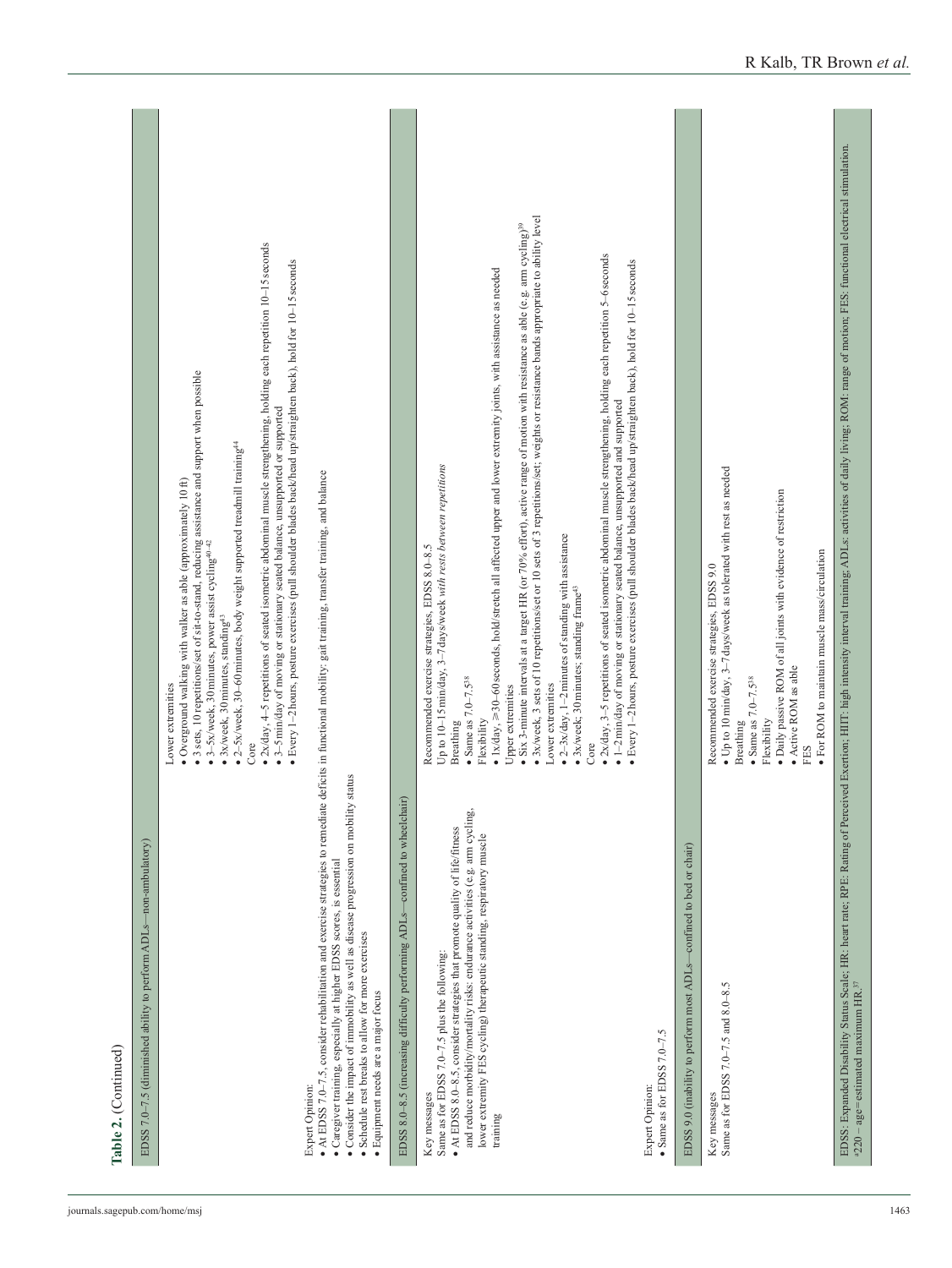| EDSS 0-4.5 (mild impairments)                                                                                                                                                                                                                                                                                                                                                                                                                                                                                                                          |                                                                                                                                                                                                                                                                                                                                                                                                                                                                                                                                                                                                                                                                                                                                                                                                                                                                                                                                                                                                                                                                                                                                                                                                                                                                                                                                                                                                                                                                                                                                                                                   |
|--------------------------------------------------------------------------------------------------------------------------------------------------------------------------------------------------------------------------------------------------------------------------------------------------------------------------------------------------------------------------------------------------------------------------------------------------------------------------------------------------------------------------------------------------------|-----------------------------------------------------------------------------------------------------------------------------------------------------------------------------------------------------------------------------------------------------------------------------------------------------------------------------------------------------------------------------------------------------------------------------------------------------------------------------------------------------------------------------------------------------------------------------------------------------------------------------------------------------------------------------------------------------------------------------------------------------------------------------------------------------------------------------------------------------------------------------------------------------------------------------------------------------------------------------------------------------------------------------------------------------------------------------------------------------------------------------------------------------------------------------------------------------------------------------------------------------------------------------------------------------------------------------------------------------------------------------------------------------------------------------------------------------------------------------------------------------------------------------------------------------------------------------------|
| · Cooling strategies may be useful for those with heat intolerance<br>• Lifestyle physical activity can be accumulated as part of work,<br>household, and leisure, activities<br>Key messages                                                                                                                                                                                                                                                                                                                                                          | · Options are: selected rather than prescribed, planned or unplanned/spontaneous, and accumulated in one long<br>• Options include: 150 minutes per week or 30 minutes 5 days per week; <sup>6,45,49</sup> 7,500 steps per day (0.5 standard<br>deviation above the expected for the MS population and a clinically meaningful change); <sup>50</sup> increasing daily<br>steps by 800 per day (smallest MCID); <sup>51</sup> or increasing daily steps by 15% per day (smallest MCID); Godin<br>Leisure-Time Exercise Questionnaire health contribution scores of either 24+ or 14-23 units based on<br>• Physical activity is facilitated through behavior change strategies/techniques (e.g. self-monitoring) and<br>• Physical activity levels can be tracked through self-report (journal) or devices (accelerometry) $^{47,48}$<br>Lifestyle physical activity is sustained after support interventions are no longer present <sup>50</sup><br>o Remote physical activity behavioral education/coaching in groups or individually <sup>50,55,56</sup><br>o In-person behavioral education/coaching in groups or individually <sup>53,54</sup><br>environmental stimuli/prompts (e.g. alarms or calendar notes) <sup>46</sup><br>starting point of 14–23 or <14 units, respectively <sup>52</sup><br>bout or multiple, short bouts throughout the day <sup>6,45</sup><br>o Environmental stimuli/prompts (alarms/alerts) <sup>46</sup><br>Recommended lifestyle physical activity strategies<br>Participation options<br>Active gaming <sup>57</sup><br>$\circ$<br>$\bullet$ |
| · Options include walking, gardening, road cycling, hiking with poles, individual and team sports, and dancing<br>· Motion sensors can help monitor activity and serve as motivation <sup>59</sup><br>toward lifestyle physical activity for health and wellness <sup>6,45</sup><br>Expert Opinion:                                                                                                                                                                                                                                                    | • Evidence that most individuals with MS and in the general population do not meet recommended levels of physical activity has prompted a shift from exercise training for fitness<br>• Approaches for changing lifestyle physical activity can be delivered in person or through indirect channels (Internet, phone calls, or newsletters) <sup>58</sup>                                                                                                                                                                                                                                                                                                                                                                                                                                                                                                                                                                                                                                                                                                                                                                                                                                                                                                                                                                                                                                                                                                                                                                                                                         |
| EDSS 5.0-6.5 (increasing mobility impairments)                                                                                                                                                                                                                                                                                                                                                                                                                                                                                                         |                                                                                                                                                                                                                                                                                                                                                                                                                                                                                                                                                                                                                                                                                                                                                                                                                                                                                                                                                                                                                                                                                                                                                                                                                                                                                                                                                                                                                                                                                                                                                                                   |
| · Inconsistencies may exist when recording step count for people using mobility aids<br>· Adapted leisure activities can increase physical activity levels<br>• Adherence improves with enjoyable activities and ability<br>• Decline in the amount of physical activity often parallels<br>· Using the appropriate mobility aid can promote physical<br>· Specialists can facilitate greater physical activity levels<br>Expert Opinion/Clinical Considerations:<br>Same as above, plus<br>Same as above, plus<br>activity and safety<br>Key messages | the person's reluctance to use a more progressive mobility device<br>Recommended lifestyle physical activity strategies<br>to demonstrate progress toward goals<br>Participation options<br>Same as above<br>Same as above                                                                                                                                                                                                                                                                                                                                                                                                                                                                                                                                                                                                                                                                                                                                                                                                                                                                                                                                                                                                                                                                                                                                                                                                                                                                                                                                                        |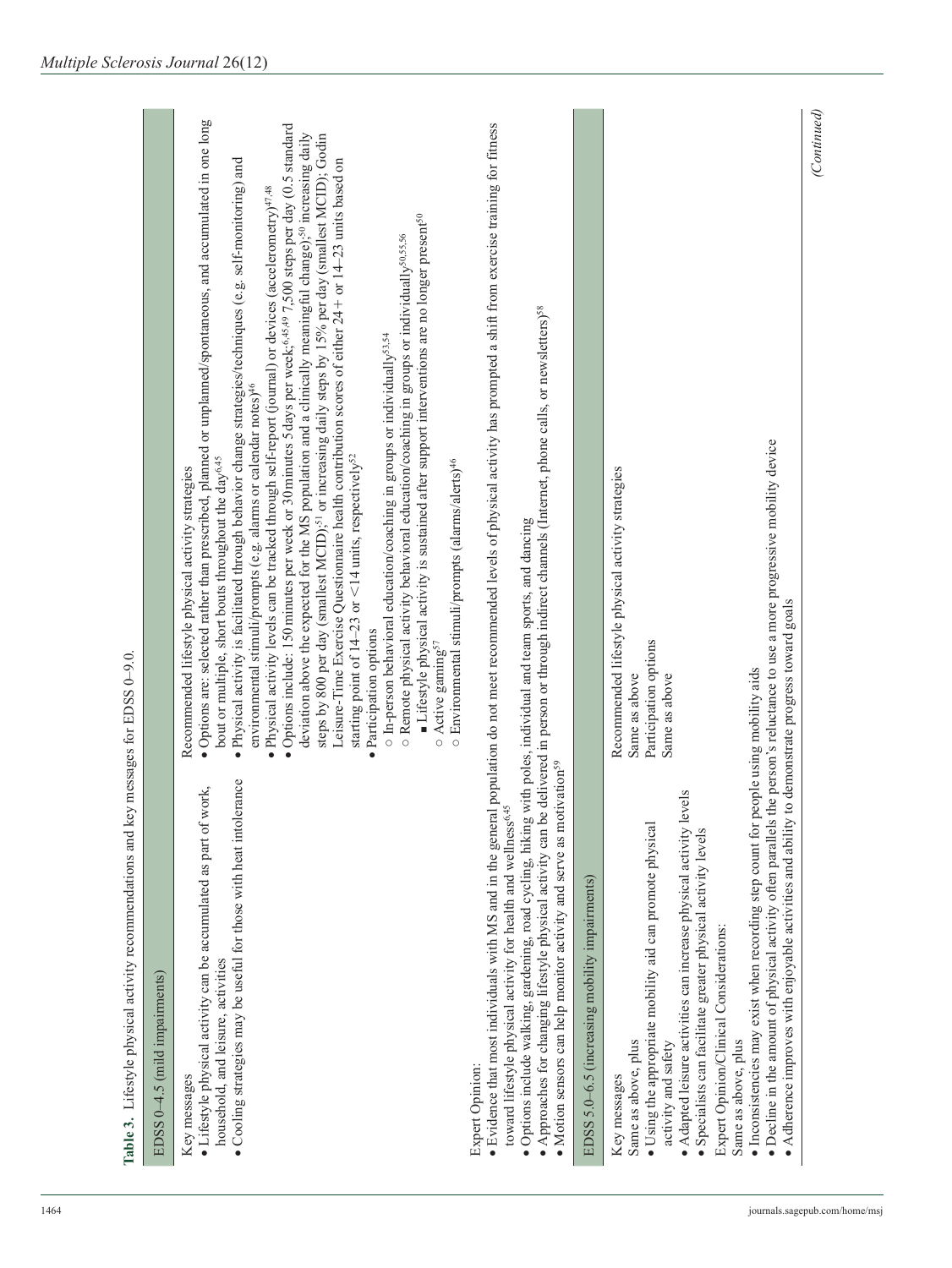| ambulatory<br>EDSS 7.0-7.5 (diminished ability to perform ADLs-non-                                                                                                                                                                                                                                                                                                                                                                                                              |                                                                                                                                                                                                                                                                                                                                                                                                     |
|----------------------------------------------------------------------------------------------------------------------------------------------------------------------------------------------------------------------------------------------------------------------------------------------------------------------------------------------------------------------------------------------------------------------------------------------------------------------------------|-----------------------------------------------------------------------------------------------------------------------------------------------------------------------------------------------------------------------------------------------------------------------------------------------------------------------------------------------------------------------------------------------------|
| opinion except where noted, due to lack of published evidence<br>· Functional movement of any kind, including ADLs, counts as<br>. Wheelchair sports/adapted physical activity programs may be<br>· Rehabilitation professionals can help persons integrate more<br>• At this level of disability, all recommendations are expert<br>· Daily physical activity is essential<br>physical activity into the day<br>appropriate and beneficial<br>physical activity<br>Key messages | Recommended lifestyle physical activity strategies<br>Pressure relief (front/lateral press-ups)<br>· Water therapy with skilled provider<br>· Manual wheelchair propulsion <sup>60,61</sup><br>150 minutes weekly, as tolerated<br>Seated dancing, yoga, boxing<br>Adaptive sports of all kinds<br>Active weight shifting <sup>62</sup><br>· Power-assist cycling<br>· Walking, as able<br>Swimming |
| EDSS 8.0-8.5 (increasing difficulty performing ADLs-                                                                                                                                                                                                                                                                                                                                                                                                                             | -confined to wheelchair)                                                                                                                                                                                                                                                                                                                                                                            |
| Same as above<br>Key messages                                                                                                                                                                                                                                                                                                                                                                                                                                                    | • Active participation in ADLs as able, with assistance when necessary<br>Recommended lifestyle physical activity strategies<br>· Bed mobility with assistance when necessary<br>· Pressure relief (front/lateral press-ups)<br>· Water activity with skilled provider<br>150 minutes weekly, as tolerated                                                                                          |
| -confined to bed or chair)<br>EDSS 9.0 (inability to perform most ADLs-                                                                                                                                                                                                                                                                                                                                                                                                          |                                                                                                                                                                                                                                                                                                                                                                                                     |
| Same as above<br>Key messages                                                                                                                                                                                                                                                                                                                                                                                                                                                    | Standing in a pool or in a standing frame may be possible with skilled support<br>Recommended lifestyle physical activity strategies<br>• ADLs with assistance (e.g. dental hygiene)<br>· As much physical activity as possible<br>· Bed mobility with assistance<br>· Passive pressure relief                                                                                                      |
| EDSS: Expanded Disability Status Scale; MS: multiple sclerosis; MCID: minimal clinically important difference; ADLs: activities of daily living.                                                                                                                                                                                                                                                                                                                                 |                                                                                                                                                                                                                                                                                                                                                                                                     |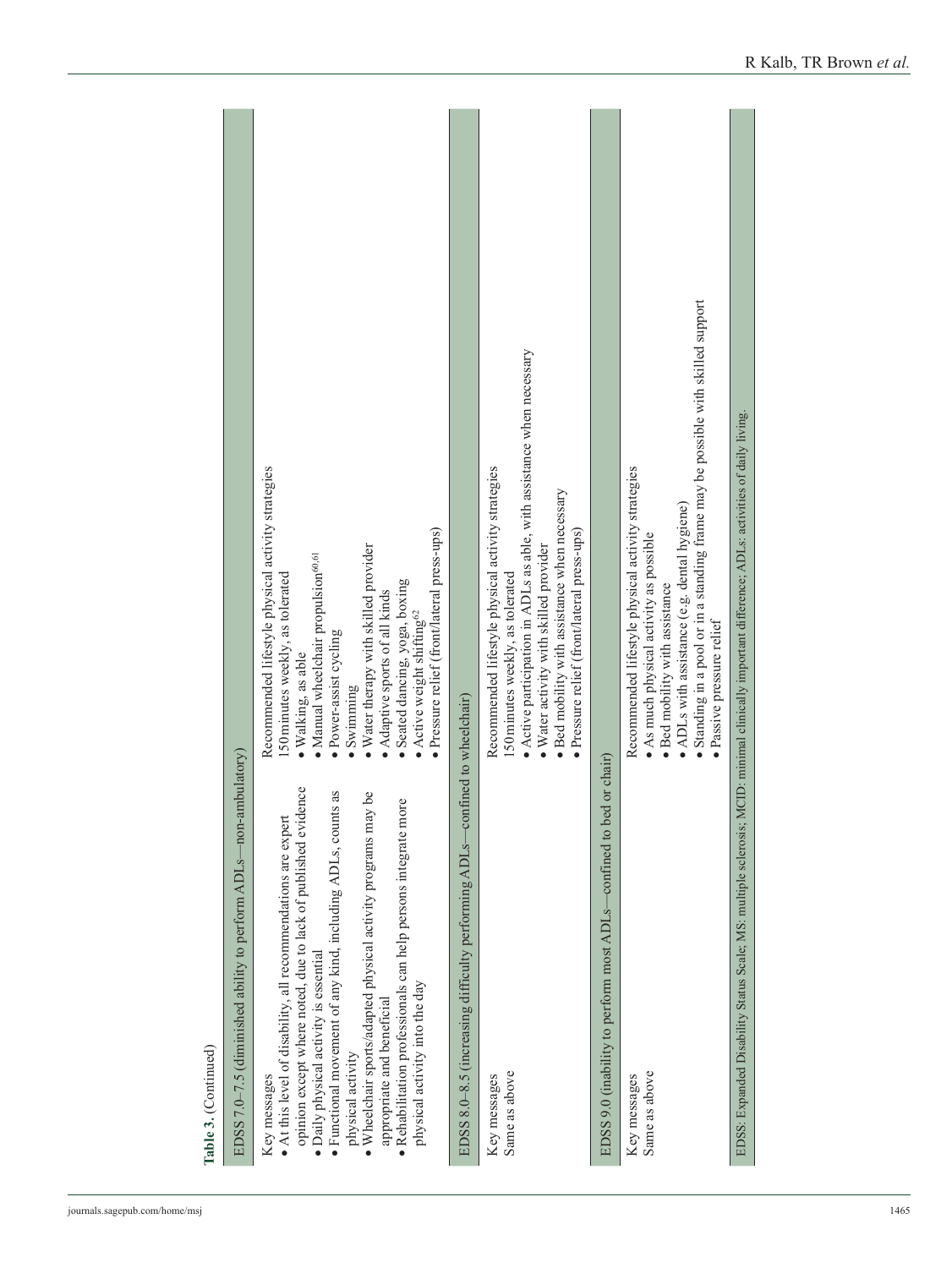#### **Table 4.** Barriers and facilitators to exercise and lifestyle physical activity.

#### Barriers

#### Facilitators

- *Physical environment*—rural versus urban environments, home environment, community facilities, parking/access, transportation, and temperature/climate
- *Social environment*—limited support from providers/ family, exclusion, dependence, social stress, attitudes of others, cultural factors, and socioeconomic factors
- *Health condition*—fatigue, fitness level, symptom fluctuation, co-morbid health conditions, and medications
- *Cognitive/behavioral*—fear/apprehension, poor selfmanagement, frustration, low confidence, depression, impaired memory, planning and prioritizing, and focus
- *Cost*—gym membership, clinician fees, transportation costs, equipment costs, and childcare fees
- *Time*—perceived lack of time

MS: multiple sclerosis.

- *Physical environment*—accessible, disability friendly venue, appropriate temperature, and visual instructions
- *Social environment*—role models/peer support, coachers/leaders, healthcare input, family support, assistance from others, and affordability
- *Health condition*—appropriate goal for disability, rest for fatigue, management of co-morbid health conditions, and fatigue management awareness/ approaches
- Cognitive/behavioral—accomplishment, selfmanagement, choice, self-monitoring, coping, perceived safety, diary, and commitment
- *Cost*—programs, grants, and equipment from MS advocacy organizations
- *Time*—improved time management and prioritization

published guidelines to enable clinicians to promote and guide exercise and physical activity in their more disabled patients.

#### **Declaration of Conflicting Interests**

The author(s) declared the following potential conflicts of interest with respect to the research, authorship, and/or publication of this article: Dr Rosalind Kalb received a consulting fee from the National Multiple Sclerosis Society for the preparation of this manuscript. Dr Susan Coote receives funding from Novartis Pharmaceuticals to develop an exercise program for MS patients. The remaining authors declare no potential conflicts of interest with respect to the research, authorship, and/or publication of this article.

#### **Funding**

The author(s) disclosed receipt of the following financial support for the research, authorship, and/or publication of this article: No funding, other than the consulting fee from the National Multiple Sclerosis Society to Dr Kalb for preparation of this manuscript, was received for the research and/ or publication of this paper.

## **ORCID iDs**

Ulrik Dalgas **iD** <https://orcid.org/0000-0003-4132-2789> Robert W Motl **b** [https://orcid.org/0000-0002-5894](https://orcid.org/0000-0002-5894-2290) [-2290](https://orcid.org/0000-0002-5894-2290)

#### **Supplemental Material**

Supplemental material for this article is available online.

## **References**

- 1. Dunn M, Bhargava P and Kalb R. Your patients with multiple sclerosis have set wellness as a high priority—And the National MS Society is responding. *US Neurol* 2015; 11(2): 80–86.
- 2. Motl RW, Mowry EM, Ehde DM, et al. Wellness and multiple sclerosis: The National MS Society establishes a Wellness Research Working Group and research priorities. *Mult Scler* 2018; 24(3): 262–267.
- 3. Petajan JH, Gappmaier E, White AT, et al. Impact of aerobic training on fitness and quality of life in multiple sclerosis. *Ann Neurol* 1996; 39(4): 432–441.
- 4. Petajan JH and White AT. Recommendations for physical activity in patients with multiple sclerosis. *Sports Med* 1999; 27(3): 179–191.
- 5. Bouchard C and Shephard R. Physical activity, fitness, and health: The model and key concepts. In: Bouchard C, Shephard RJ and Stephens T (eds) *Physical activity, fitness, and health: International proceedings and consensus statement*. Champaign, IL: Human Kinetics Publishers, 1994, pp. 77–88.
- 6. Dunn AL, Andersen RE and Jakicic JM. Lifestyle physical activity interventions. *Am J Prev Med* 1998; 15(4): 398–412.
- 7. Rehabilitation, [https://www.nationalmssociety.org/](https://www.nationalmssociety.org/For-Professionals/Clinical-Care/Managing-MS/Rehabilitation) [For-Professionals/Clinical-Care/Managing-MS/](https://www.nationalmssociety.org/For-Professionals/Clinical-Care/Managing-MS/Rehabilitation) [Rehabilitation](https://www.nationalmssociety.org/For-Professionals/Clinical-Care/Managing-MS/Rehabilitation) (Accessed 19 January 2020).
- 8. Motl RW and Pilutti LA. The benefits of exercise training in multiple sclerosis. *Nat Rev Neurol* 2012; 8(9): 487–497.
- 9. Motl RW, Sandroff BM, Kwakkel G, et al. Exercise in patients with multiple sclerosis. *Lancet Neurol* 2017; 16(10): 848–856.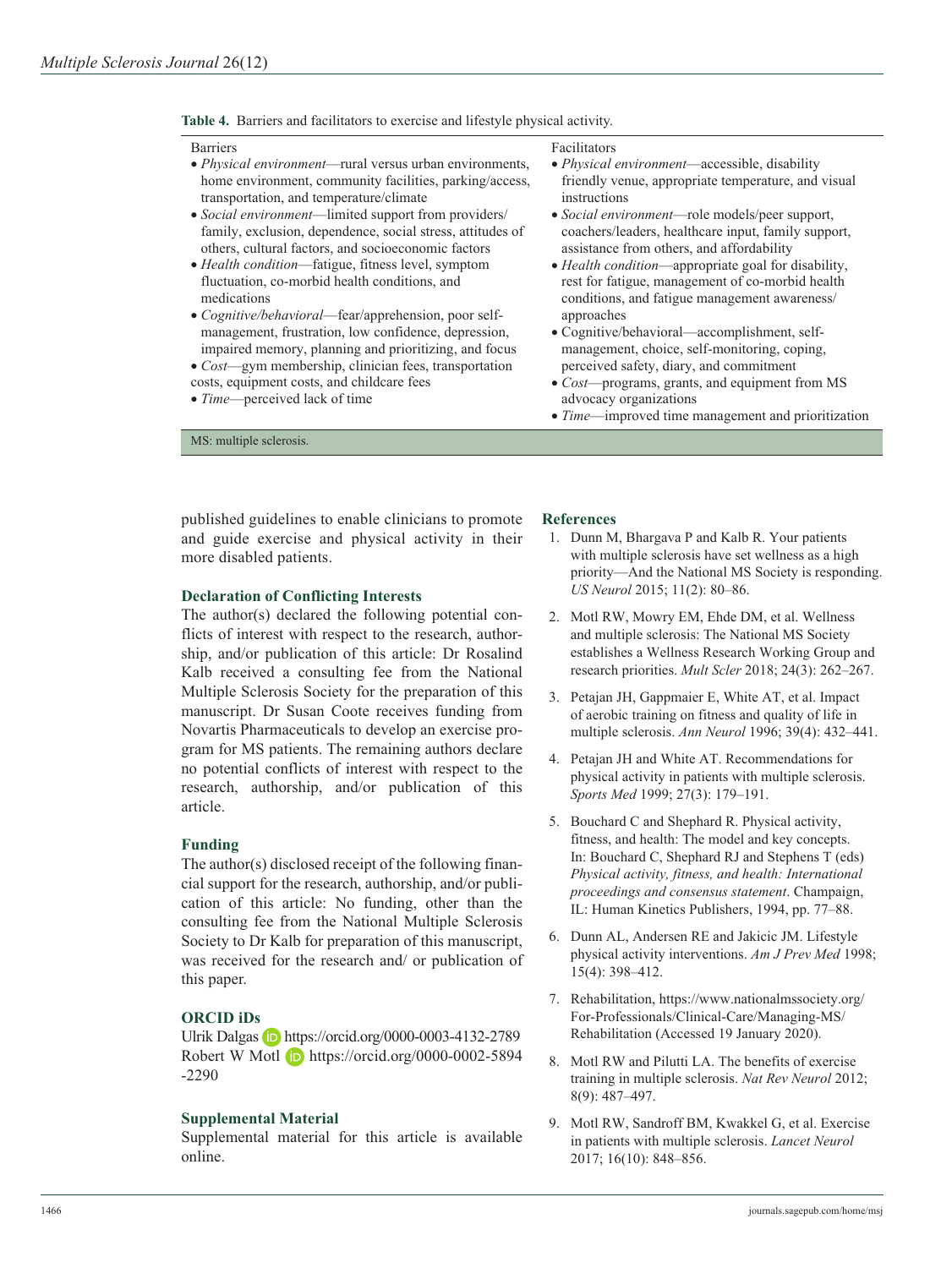- 10. Pilutti LA, Platta ME, Motl RW, et al. The safety of exercise training in multiple sclerosis: A systematic review. *J Neurol Sci* 2014; 343(1–2): 3–7.
- 11. Dalgas U, Langeskov-Christensen M, Stenager E, et al. Exercise as medicine in multiple sclerosis-time for a paradigm shift: Preventive, symptomatic, and disease-modifying aspects and perspectives. *Curr Neurol Neurosci Rep* 2019; 19: 88.
- 12. Kinnett-Hopkins D, Adamson B, Rougeau K, et al. People with MS are less physically active than healthy controls but as active as those with other chronic diseases: An updated meta-analysis. *Mult Scler Relat Disord* 2017; 13: 38–43.
- 13. Klaren RE, Hubbard EA, Motl RW, et al. Objectively measured physical activity is associated with brain volumetric measurements in multiple sclerosis. *Behav Neurol* 2015; 2015: 482536.
- 14. Canning KL and Hicks AL. Benefits of adhering to the Canadian physical activity guidelines for adults with multiple sclerosis beyond aerobic fitness and strength. *Int J MS Care* 2020; 22(1): 15–21.
- 15. Learmonth YC and Motl RW. Physical activity and exercise training in multiple sclerosis: A review and content analysis of qualitative research identifying perceived determinants and consequences. *Disabil Rehabil* 2016; 38(13): 1227–1242.
- 16. Kurtzke JF. Rating neurologic impairment in multiple sclerosis: An Expanded Disability Status Scale (EDSS). *Neurology* 1983; 33(11): 1444–1452.
- 17. Borg G. *Borg's perceived exertion and pain scales*. Champaign, IL: Human Kinetics Publishers, 1998.
- 18. Noble BJ and Robertson RJ. *Perceived exertion*. Champaign, IL: Human Kinetics, 1996.
- 19. Kim Y, Lai B, Mehta T, et al. Exercise training guidelines for multiple sclerosis, stroke, and Parkinson disease: Rapid review and synthesis. *Am J Phys Med Rehabil* 2019; 98(7): 613–621.
- 20. Latimer-Cheung AE, Martin Ginis KA, Hicks AL, et al. Development of evidence-informed physical activity guidelines for adults with multiple sclerosis. *Arch Phys Med Rehabil* 2013; 94(9): 1829–1836.
- 21. van Munster CEP and Uitdehaag BMJ. Outcome measures in clinical trials for multiple sclerosis. *CNS Drugs* 2017; 31(3): 217–236.
- 22. Cleland BT, Ingraham BA, Pitluck MC, et al. Reliability and validity of ratings of perceived exertion in persons with multiple sclerosis. *Arch Phys Med Rehabil* 2016; 97(6): 974–982.
- 23. Feys P, Moumdjian L, Van Halewyck F, et al. Effects of an individual 12-week community-located "start-to-run" program on physical capacity, walking, fatigue, cognitive function, brain volumes, and

structures in persons with multiple sclerosis. *Mult Scler* 2019; 25(1): 92–103.

- 24. Hubbard EA, Motl RW and Fernhall B. Acute highintensity interval exercise in multiple sclerosis with mobility disability. *Med Sci Sports Exerc* 2019; 51(5): 858–867.
- 25. Keytsman C, Hansen D, Wens I, et al. Impact of high-intensity concurrent training on cardiovascular risk factors in persons with multiple sclerosis—Pilot study. *Disabil Rehabil* 2019; 41(4): 430–435.
- 26. Campbell E, Coulter EH and Paul L. High intensity interval training for people with multiple sclerosis: A systematic review. *Mult Scler Relat Disord* 2018; 24: 55–63.
- 27. Pau M, Corona F, Coghe G, et al. Quantitative assessment of the effects of 6 months of adapted physical activity on gait in people with multiple sclerosis: A randomized controlled trial. *Disabil Rehabil* 2018; 40(2): 144–151.
- 28. Gunn H, Markevics S, Haas B, et al. Systematic review: The effectiveness of interventions to reduce falls and improve balance in adults with multiple sclerosis. *Arch Phys Med Rehabil* 2015; 96(10): 1898–1912.
- 29. Sánchez-Lastra MA, Martínez-Aldao D, Molina AJ, et al. Pilates for people with multiple sclerosis: A systematic review and meta-analysis. *Mult Scler Relat Disord* 2019; 28: 199–212.
- 30. Scheidler AM, Kinnett-Hopkins D, Learmonth YC, et al. Targeted ballet program mitigates ataxia and improves balance in females with mild-to-moderate multiple sclerosis. *PLoS ONE* 2018; 13(10): e0205382.
- 31. Mandelbaum R, Triche EW, Fasoli SE, et al. A Pilot Study: Examining the effects and tolerability of structured dance intervention for individuals with multiple sclerosis. *Disabil Rehabil* 2016; 38(3): 218–222.
- 32. Cramer H, Lauche R, Azizi H, et al. Yoga for multiple sclerosis: A systematic review and metaanalysis. *PLoS ONE* 2014; 9(11): e112414.
- 33. Charron S, McKay KA and Tremlett H. Physical activity and disability outcomes in multiple sclerosis: A systematic review (2011-2016). *Mult Scler Relat Disord* 2018; 20: 169–177.
- 34. Gencheva N, Ivanova I and Stefanova D. Evaluation of hippotherapy in the course of multiple sclerosis treatment. *Act Phys Educ Sport* 2015; 5(2): 183–187.
- 35. Peruzzi A, Zarbo IR, Cereatti A, et al. An innovative training program based on virtual reality and treadmill: Effects on gait of persons with multiple sclerosis. *Disabil Rehabil* 2017; 39(15): 1557–1563.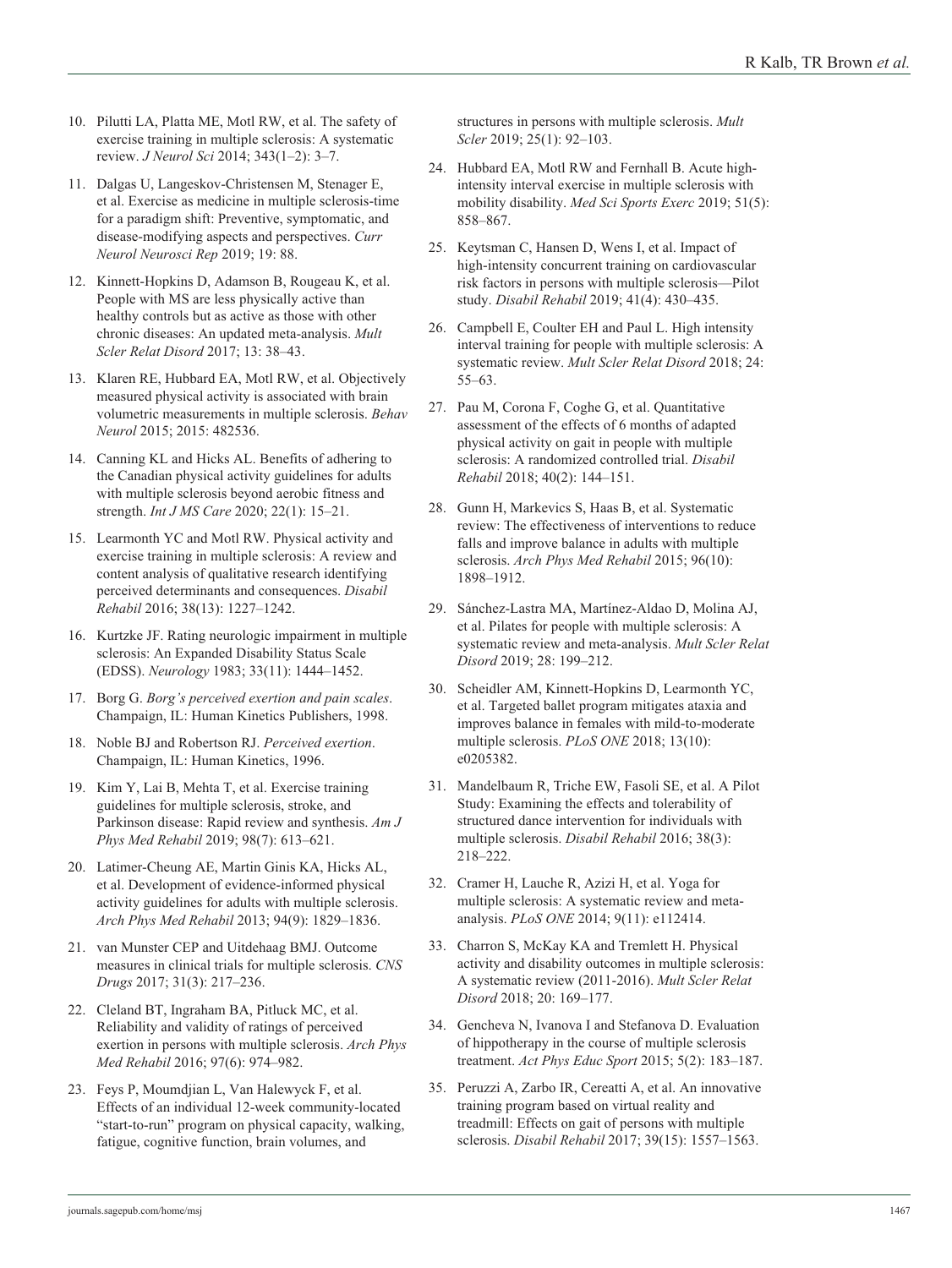- 36. Callesen J, Cattaneo D, Brincks J, et al. How do resistance training and balance and motor control training affect gait performance and fatigue impact in people with multiple sclerosis? A randomized controlled multi-center study. *Mult Scler* 2020; 26(11): 1420–1432.
- 37. Fox SM, Naughton JP and Haskell WL. Physical activity and the prevention of coronary heart disease. *Ann Clin Res* 1971; 3(6): 404–432.
- 38. Rietberg MB, Veerbeek JM, Gosselink R, et al. Respiratory muscle training for multiple sclerosis. *Cochrane Database Syst Rev* 2017; 12: CD009424.
- 39. Skjerbæk AG, Næsby M, Lützen K, et al. Endurance training is feasible in severely disabled patients with progressive multiple sclerosis. *Mult Scler* 2014; 20(5): 627–630.
- 40. Barclay A, Paul L, MacFarlane N, et al. The effect of cycling using active-passive trainers on spasticity, cardiovascular fitness, function and quality of life in people with moderate to severe Multiple Sclerosis (MS): A feasibility study. *Mult Scler Relat Disord* 2019; 34: 128–134.
- 41. Backus D, Burdett B, Hawkins L, et al. Outcomes after functional electrical stimulation cycle training in individuals with multiple sclerosis who are nonambulatory. *Int J MS Care* 2017; 19(3): 113–121.
- 42. Ratchford JN, Shore W, Hammond ER, et al. A pilot study of functional electrical stimulation cycling in progressive multiple sclerosis. *NeuroRehabilitation* 2010; 27(2): 121–128.
- 43. Freeman J, Hendrie W, Jarrett L, et al. Assessment of a home-based standing frame programme in people with progressive multiple sclerosis (SUMS): A pragmatic, multi-centre, randomised, controlled trial and cost-effectiveness analysis. *Lancet Neurol* 2019; 18(8): 736–747.
- 44. Edwards T and Pilutti LA. The effect of exercise training in adults with multiple sclerosis with severe mobility disability: A systematic review and future research directions. *Mult Scler Relat Disord* 2017; 16: 31–39.
- 45. Motl RW. Lifestyle physical activity in persons with multiple sclerosis: The new kid on the MS block. *Mult Scler* 2014; 20(8): 1025–1029.
- 46. Motl RW, Pekmezi D and Wingo BC. Promotion of physical activity and exercise in multiple sclerosis: Importance of behavioral science and theory. *Mult Scler J Exp Transl Clin*. Epub ahead of print 9 July 2019. DOI: 10.1177/2055217318786745.
- 47. Sandroff BM, Riskin BJ, Agiovlasitis S, et al. Accelerometer cut-points derived during over-ground walking in persons with mild, moderate, and severe

multiple sclerosis. *J Neurol Sci* 2014; 340(1–2): 50–57.

- 48. Motl RW. Physical activity and its measurement and determinants in multiple sclerosis. *Minerva Med* 2008; 99(2): 157–165.
- 49. US Department of Health and Human Services. *Physical activity guidelines for Americans*. 2nd ed. Washington, DC: US Department of Health and Human Services, 2018.
- 50. Dlugonski D, Motl RW, Mohr DC, et al. Internetdelivered behavioral intervention to increase physical activity in persons with multiple sclerosis: Sustainability and secondary outcomes. *Psychol Health Med* 2012; 17(6): 636–651.
- 51. Motl RW, Pilutti LA, Learmonth YC, et al. Clinical importance of steps taken per day among persons with multiple sclerosis. *PLoS ONE* 2013; 8(9): e73247.
- 52. Motl RW, Bollaert RE and Sandroff BM. Validation of the Godin Leisure-Time Exercise Questionnaire classification coding system using accelerometry in multiple sclerosis. *Rehabil Psychol* 2018; 63(1): 77–82.
- 53. Coote S, Uszynski M, Herring MP, et al. Effect of exercising at minimum recommendations of the multiple sclerosis exercise guideline combined with structured education or attention control education—Secondary results of the step it up randomised controlled trial. *BMC Neurol* 2017; 17(1): 119.
- 54. McAuley E, Motl RW, Morris KS, et al. Enhancing physical activity adherence and well-being in multiple sclerosis: A randomised controlled trial. *Mult Scler* 2007; 13(5): 652–659.
- 55. Revenäs Å, Opava CH, Ahlén H, et al. Mobile internet service for self-management of physical activity in people with rheumatoid arthritis: Evaluation of a test version. *RMD Open* 2016; 2(1): e000214.
- 56. Casey B, Coote S, Hayes S, et al. Changing physical activity behavior in people with multiple sclerosis: A systematic review and meta-analysis. *Arch Phys Med Rehabil* 2018; 99(10): 2059–2075.
- 57. Thomas S, Fazakarley L, Thomas PW, et al. MiivitaliSe: A pilot randomised controlled trial of a home gaming system (Nintendo Wii) to increase activity levels, vitality and well-being in people with multiple sclerosis. *BMJ Open* 2017; 7(9): e016966.
- 58. Suh Y, Motl RW, Olsen C, et al. Pilot trial of a social cognitive theory-based physical activity intervention delivered by nonsupervised technology in persons with multiple sclerosis. *J Phys Act Health* 2015; 12(7): 924–930.